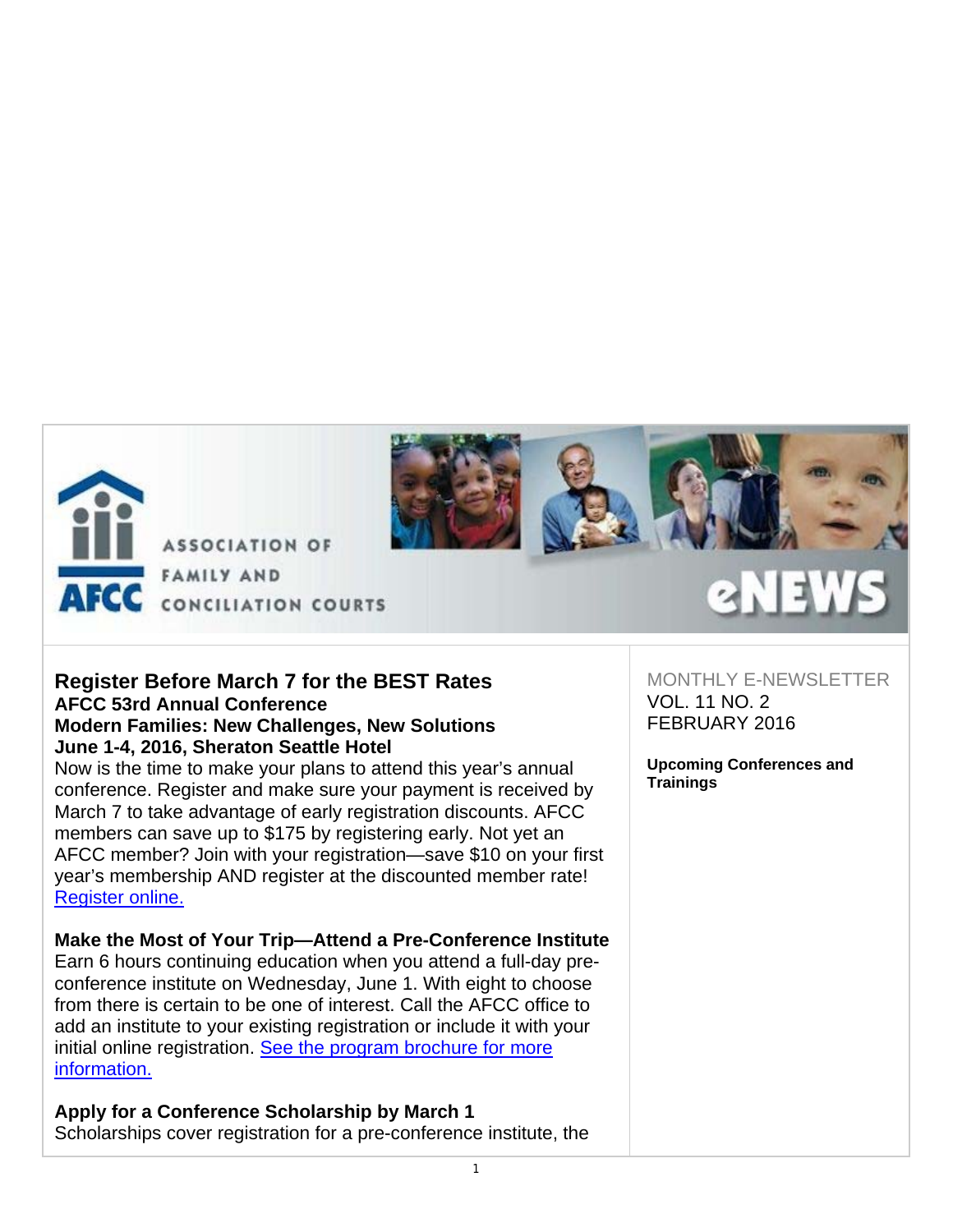conference, attendee meals, networking functions, and a certificate of attendance. A limited number of stipends will be awarded. The deadline to apply is March 1, 2016. Apply for a scholarship.

# **Submit Poster Proposals by March 1**

Students, lawyers, mental health professionals, academics and court services personnel are invited to propose posters concerning innovative interventions, initiatives, new programs, legal or policy changes, and/or research. The deadline to submit a proposal for a poster is March 1, 2016. Only a proposal is needed at this time completed posters will be displayed onsite in Seattle and shared in the *AFCC eNEWS*. Submit a poster proposal.

# **Reservations at the Sheraton Seattle Hotel**

The Sheraton Seattle Hotel is located in the heart of the city, a short walk from prime attractions like the Seattle Art Museum and Pike Place Market. The rate for participants is \$189/night. Make your reservation now; rooms frequently sell out early. Book online or call 888-627-7056.

# **Things to Do in Seattle**

Your free time will fill up quickly. Visit www.visitseattle.org to research what to do and where to eat. You will also find helpful maps, guides and an events calendar.

# **Donate to the Silent Auction**

The AFCC Silent Auction is a fun opportunity to support the organization's special projects and initiatives, held Friday evening at the annual conference. Donate an item and attend the auction to bid! You do not need to attend the conference to donate. Past auction items include vacations, jewelry, sports memorabilia, fashion accessories, electronics, collectibles, books and much more. It's a fun time to relax and socialize before the annual banquet. Donate an item.

# **Exhibit Onsite in Seattle**

Exhibit space is filling up fast. If you would like to have an onsite presence at the 53rd Annual Conference in Seattle—act now. Space is limited. Read more about the opportunities and contact Erin Sommerfeld, esommerfeld@afccnet.org or 608-664-3750.

# **AFCC Appoints New Editor of Family Court Review**

Barbara Babb, MS, JD, has been selected as the new editor of *Family Court Review*, replacing Andrew I. Shepherd who will step down after holding the post since 1997. Professor Babb is an associate professor of law and director of the Sayra and Neil Meyerhoff Center for Families, Children and the Courts at the University of Baltimore School of Law. She has served on the Review Editorial Board since 1999, written numerous articles



**AFCC 53rd Annual Conference**  *Modern Families: New Challenges, New Solutions* June 1–4, 2016 Sheraton Seattle Hotel Seattle, Washington Registration and program brochure

**Special thanks to our conference sponsors:** 

**Diamond Sponsor OurFamilyWizard.com** 



**Platinum Sponsor Stable Paths and Transitioning Families** 



**Transitioning Families** 

#### **AFCC 12th Symposium on Child Custody Evaluations**

*Abuse, Alienation and Gatekeeping: Critical Issues for Family Court Professionals* November 3–5, 2016 Sheraton Atlanta Hotel Atlanta, Georgia Call for Proposals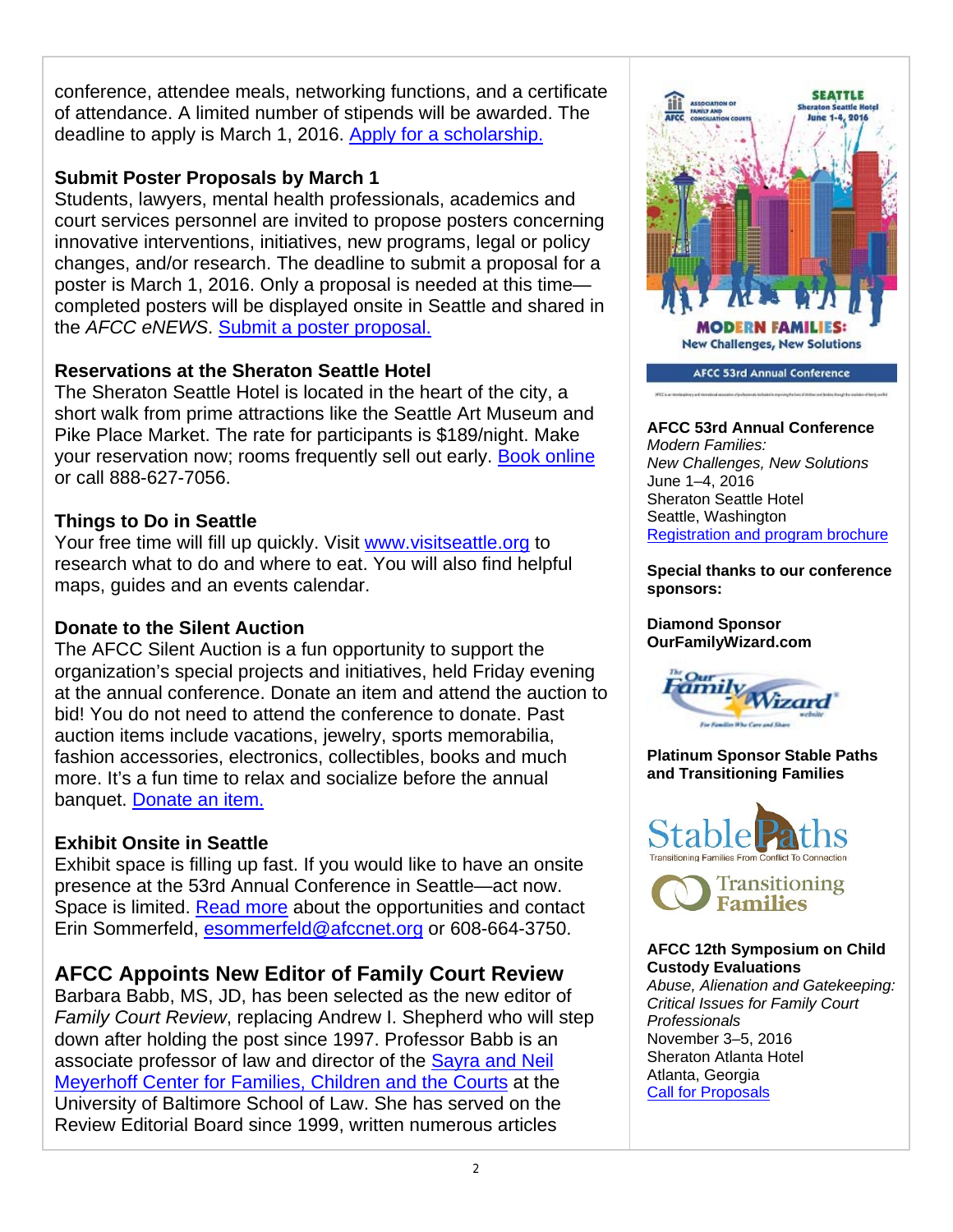published in the Review and guest edited three special issues. An AFCC member since the 1990s, she served as Chair or the AFCC Court Services Task Force. California Chapter Conference participants can attend a plenary session presented by Professor Babb, *Therapeutic Jurisprudence and Unified Family Courts: A Bright Light for Family Reorganization*, Friday evening, February 19.

# **AFCC in Atlanta! Call for Proposals and Save the Date 12th Symposium on Child Custody Evaluations**

# **Abuse, Alienation and Gatekeeping: Critical Issues for Family Court Professionals**

# **November 3-5, 2016, Sheraton Atlanta Hotel**

AFCC is accepting proposals for 90-minute workshops addressing practice skills, professional issues and advanced theoretical applications. The symposium is designed for custody evaluators, judges, lawyers, mediators and any professional who works with separating and divorcing families. All proposals must be submitted by May 6, 2016, using the online form. The program brochure will be available in July. More information including a list of suggested topics.

# **Ten Legal Issues Facing LGBT Parents Despite Legal Recognition of Same-Sex Marriage (aka What Family Law Professionals Need to Know in the Post-Obergefell Era)**

# *Allan E. Barsky, MSW, PhD, JD, Florida Atlantic University, Lauderdale by the Sea, Florida*

In *Obergefell v. Hodges* (2015), the Supreme Court of the United States recognized the legal right of same-sex couples to marry, putting the final nail in the coffin of those state laws and constitutional provisions that sought to deny such rights. The Supreme Court held that state laws attempting to ban same-sex marriage violated both the "due process" and "equal rights" clauses of the US Constitution. Unfortunately, *Obergefell* has not resolved all the legal and social problems that LGBT parents have experienced. The following highlights ten areas where LGBTs continue to experience discrimination and do not necessarily have access to legal protection. Read more.

# **Still Time to Register—PC and Child Custody Trainings Chicago**

AFCC is offering two training programs in collaboration with Loyola University Chicago School of Law's Civitas ChildLaw Center. Learn the fundamentals and solidify your practice in *Parenting Coordination: Practice Foundations*, with Matthew J. Sullivan, PhD, March 7-8, 2016. Learn skills to manage the most difficult, complicated issues in child custody cases in *Intractable Issues in* 



#### **Parenting Coordination: Practice Foundations**

Matthew J. Sullivan, PhD March 7 –8, 2016 Loyola University Chicago Chicago, Illinois More information**,** online registration

## **Intractable Issues in Child**

**Custody Cases**  Mindy F. Mitnick, EdM, MA March 9– 10, 2016 Loyola University Chicago Chicago, Illinois More information, online registration

#### **AFCC Chapter Annual Conferences**

# **California Chapter Annual**

**Conference** February 19–21, 2016 InterContinental Mark Hopkins San Francisco, California More information

#### **Missouri Chapter Annual Conference** March 31–April 1, 2016 St. Louis City Center Hotel St. Louis, Missouri More information

**Massachusetts Chapter Annual Conference** April 1, 2016 Conference Center at Waltham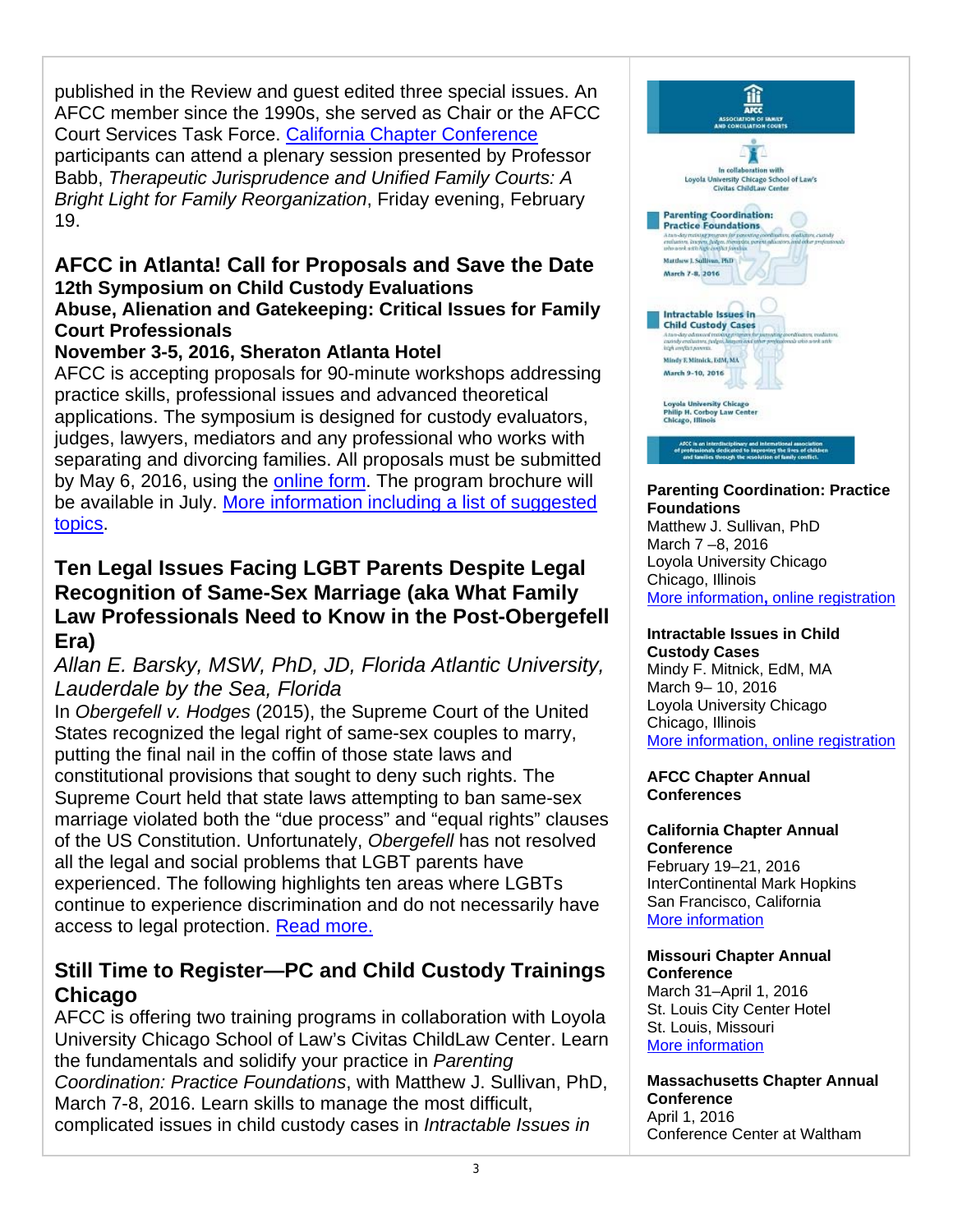*Child Custody Cases*, with Mindy F. Mitnick, EdM, MA, March 9-10, 2016. Continuing education credit is available. AFCC members receive a substantially reduced registration rate. Save even more when you register for both trainings. Register today.

# **In Memoriam—Lynelle C. Yingling, PhD, LMFT**

Lynelle C. Yingling, Rockwall, Texas, passed away on February 8, 2016, at the age of 72. She earned her doctorate from Texas Woman's University, was a tenured professor at Illinois State University and Texas A&M at Commerce, participated actively influencing legislation in the field of dispute resolution, and helped hundreds of children and families as a licensed marriage and family therapist. She was a long time member of AFCC who presented at conferences, authored *Family Court Review* articles, and was active in the AFCC Texas Chapter where she served on the board of directors in the 2000s and as chapter president in 2004.

Read more.

# **AFCC Scholarship Fund Helps Colleagues**

Every \$600 raised gives a colleague the opportunity to attend the annual conference. Your gift—combined with the support of other generous and dedicated AFCC members—helps more professionals benefit from attending an AFCC conference. If you have not already given this year, please give your gift today. Thank you to the AFCC members who have donated thus far.

# **Member News**

**David Hoffman, Esq.**, Boston, Massachusetts, was recently honored as the 2016 Boston Attorney of the Year in Mediation by Best Lawyers Magazine and US News & World Report. In addition to his practice, he is a founding member of Boston Law Collaborative, LLC, and will teach courses on mediation and collaborative law at Harvard Law School this year.

**Benjamin Garber, PhD**, Nashua, New Hampshire, has written a new book, *Holding Tight, Letting Go: Raising Healthy Children in Anxious Times*, which offers insight into troubled family dynamics between parent and child where psychological and emotional growth can be stunted or damaged due to family history of blended or broken parent-child roles. Dr. Graber will present a preconference institute, *Broken Triangles: Understanding, Assessing and Responding to the Needs of the Conflicted, Court-Involved Family System* in Seattle.

# **Where is AFCC Going? Future Conference Dates and Locations**

Check out the AFCC website for newly added conference dates

Woods Waltham, Massachusetts More information

**Ohio Chapter Annual Conference** April 6, 2016 Quest Conference Center Columbus, Ohio More information

#### **Oregon Chapter Annual Conference** April 8, 2016 Oregon State Bar Tigard, Oregon

More information

Are you an AFCC member? Join or Renew

The opinions expressed in articles published or linked to in the *AFCC eNEWS* are those of the authors and do not necessarily reflect the positions of the Association of Family and Conciliation Courts.

**Editor:**  Erin Sommerfeld editor@afccnet.org







## **Unsubscribe**

AFCC | 6525 Grand Teton Plaza | Madison, WI | 53719 | 608-664- 3750 | afcc@afccnet.org | www.afccnet.org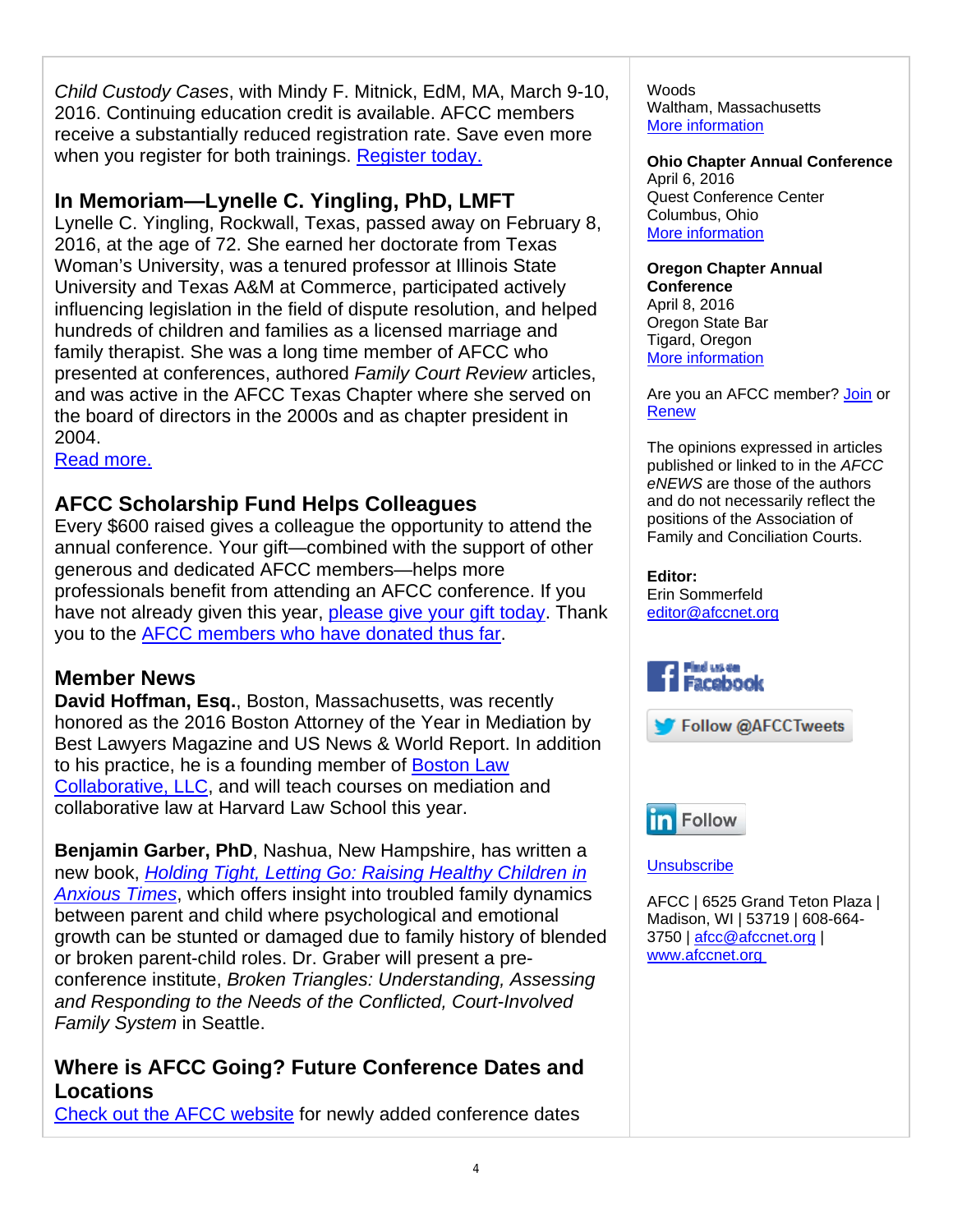and locations through 2019. This fall AFCC heads to Atlanta, then on to Boston, San Diego, Milwaukee, Washington DC, and Toronto.

# **Nominations for AFCC Awards are Due March 15**

AFCC awards acknowledge the many important contributions made by individuals and organizations to enhance the lives of children and parents involved in family courts. Your nominations help recognize and bring attention to these accomplishments. Even if your nominee is not selected this year, the act of nominating a colleague helps to highlight the broad range of achievements in the field and helps to cultivate a culture where individuals and organizations are acknowledged for their contributions.

Nominations will be accepted through March 15, 2016. Submit a quick online nomination for the following awards, to be presented at the AFCC Annual Conference in Seattle:

- **John E. VanDuzer Distinguished Service Award** recognizes outstanding contributions and/or achievements by AFCC members;
- **Stanley Cohen Research Award**, sponsored by the Oregon Family Institute, recognizes outstanding research and/or achievements in the field of family and divorce; and
- **Irwin Cantor Innovative Program Award** recognizes innovation in court-connected or court-related programs created by AFCC members.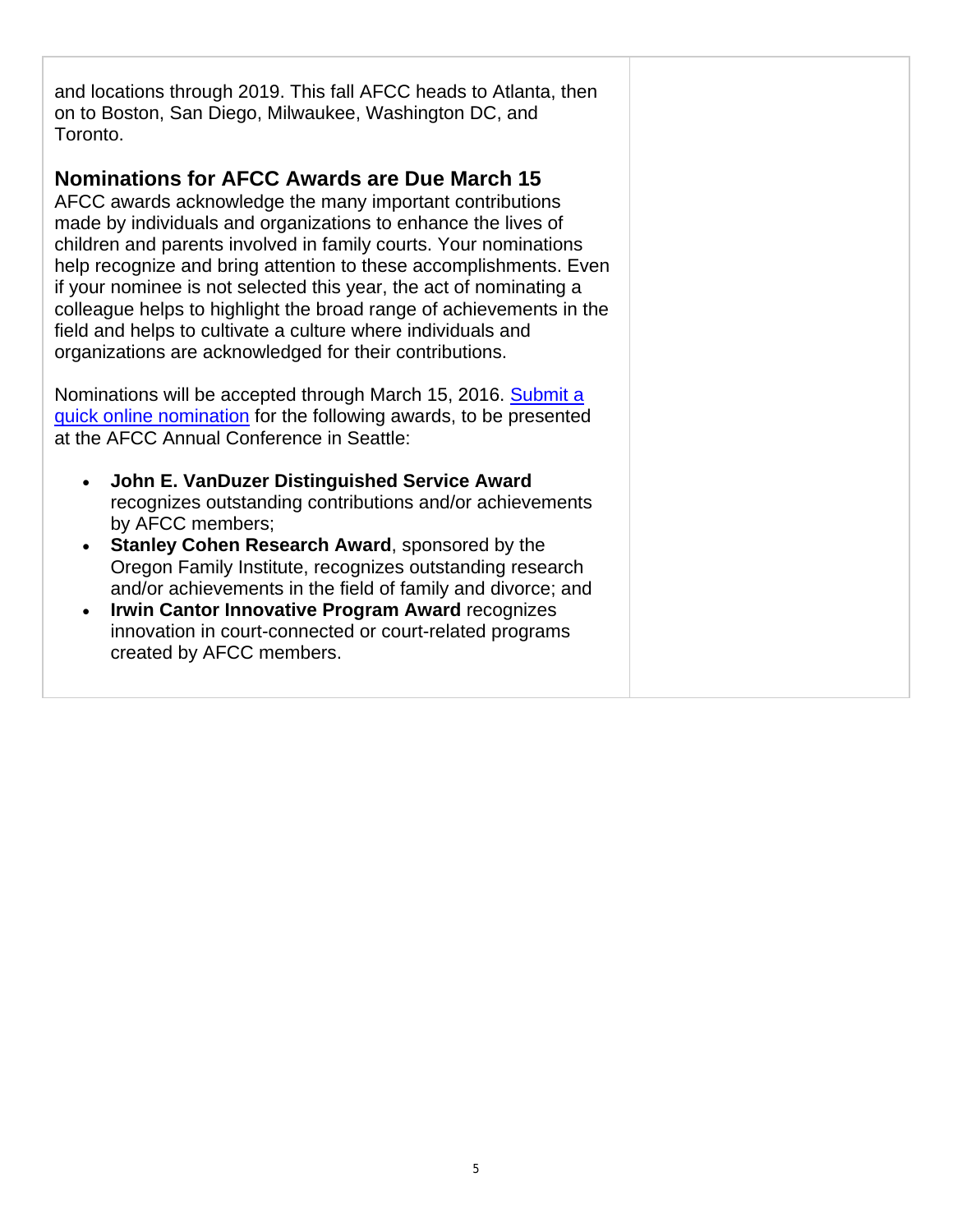

FEBRUARY 2016 **Ten Legal Issues Facing LGBT Parents Despite Legal Recognition of Same-Sex Marriage (aka What Family Law Professionals Need to Know in the Post-***Obergefell* **Era)** 

*Allan E. Barsky, MSW, PhD, JD, Florida Atlantic University, Lauderdale by the Sea, Florida* 

In 2015, advocates of equal rights for lesbians, gay men, bisexuals, and transgender people (LGBTs) achieved what some considered the Holy Grail of civil rights for these groups. In *Obergefell v. Hodges* (2015), the Supreme Court of the United States recognized the legal right of same-sex couples to marry, putting the final nail in the coffin of those state laws and constitutional provisions that sought to deny such rights. The Supreme Court held that state laws attempting to ban same-sex marriage violated both the "due process" and "equal rights" clauses of the U.S. Constitution. *Obergefell* was preceded by another Supreme Court decision, *United States v. Windsor* (2013), which overturned federal laws that banned same-sex marriage. From a legal perspective, *Obergefell* ensures that same-sex couples in all 50 states have access to the same marital rights and privileges as different-sex couples. These rights range from the right to a spouse's social security benefits and estate upon death, to the right to visit and make health care decisions for an incapacitated spouse in a hospital, to the right to share a spouse's health care policies, to equitable division of marital property upon divorce. Goods and services such as fishing licenses and car rentals may also be cheaper for married spouses than for unmarried couples. There are over 1,500 federal and state rights and benefits that couples accrue based on their marital status (Freedom to Marry, n.d.).

*Obergefell* was not just a legal victory, but also a momentous social achievement, helping same-sex couples feel like first-class citizens, letting LGBT youth know that they have many of the same opportunities as their heterosexual counterparts, and shifting attitudes of many Americans who questioned whether LGBT individuals were deserving of the same rights as others. Just weeks after the *Obergefell* decision, Boy Scouts of America reversed its ban on gay scout leaders.

Unfortunately, *Obergefell* has not resolved all the legal and social problems that LGBT parents have experienced. Homophobia, heterosexism, and social stigma still exist (Frost, 2015). There has been a backlash against LGBTs, particularly among certain conservative religious groups (Americans United for Separation of Church and State, 2015). States such as Florida have seen an increase in anti-LGBT bills coming before their legislatures. And many LGBTs remain closeted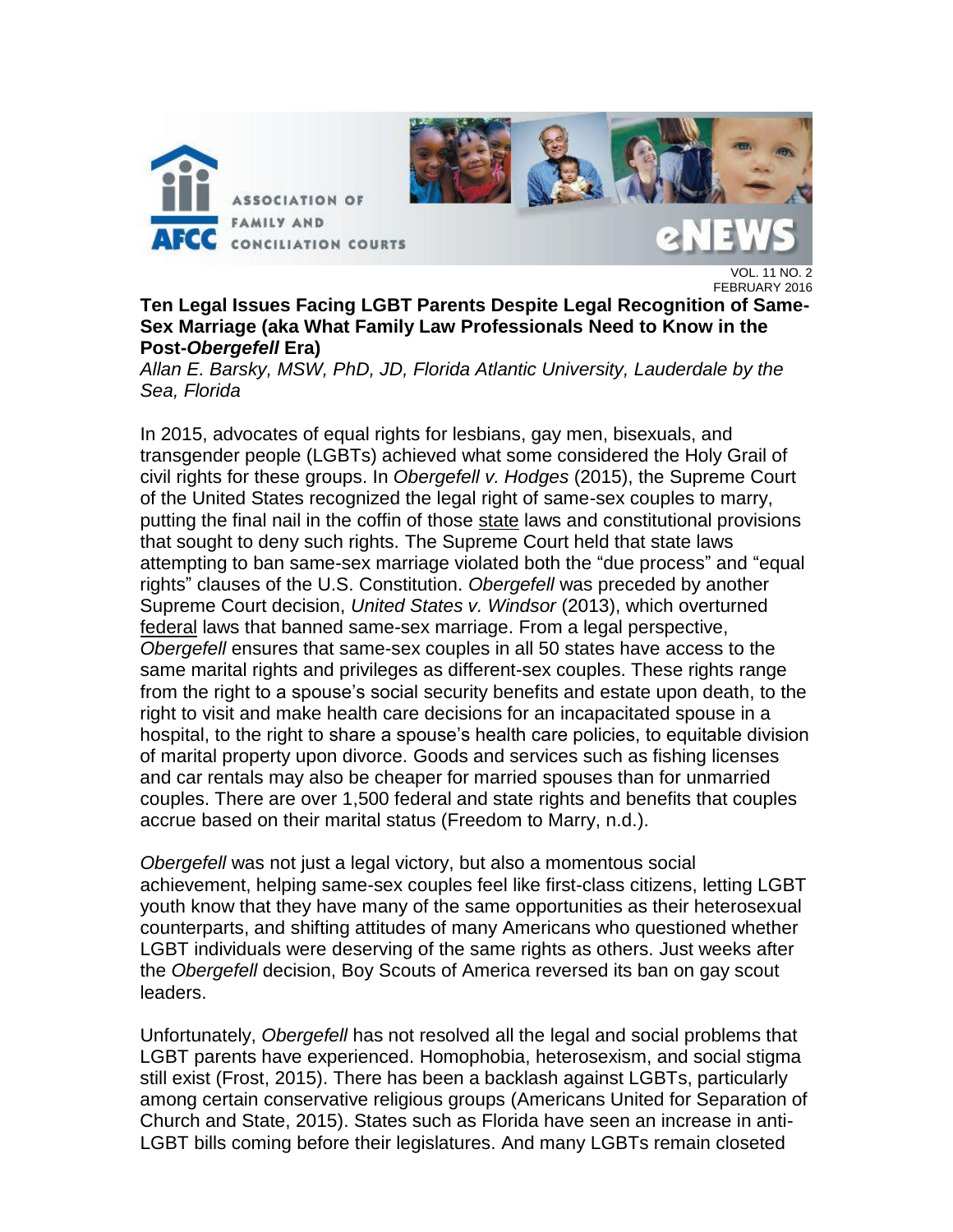for fear of losing family, friends, jobs, and community acceptance. Rates of parental abandonment and suicide attempts are higher for LGBT youth than for other youth (American Association of Suicidology, 2014). Further, *Obergefell* has not resolved all legal issues facing LGBTs, including issues related to family law, divorce, and child welfare. The following sections highlight ten areas where LGBTs continue to experience discrimination and do not necessarily have access to legal protection: (1) workplace discrimination and harassment, (2) housing discrimination, (3) biases favoring biological parents in custody cases, (4) denial of adoption, (5) restrictions on access to assisted reproduction, (6) restrictions within particular houses of worship, (7) access to services from people who claim religious objections, (8) discrimination in education, (9) discrimination in government identification documents, and (10) limited protection for couples with civil unions or domestic partnerships. Although some states, counties, and cities offer legal protections for LGBTs, access to legal protections should not depend on where one lives…or happens to be visiting on a particular day.

## **1. Workplace Discrimination and Harassment**

Since *Obergefell*, a same-sex couple may get married on a Saturday or Sunday, and then be fired on Monday when their employer discovers their sexual orientation (Zarembka, 2015). As suggested above, some states have laws protecting LGBTs from workplace discrimination in the private and, or public sectors. Twenty-nine states provide no such protection (Human Rights Campaign, n.d.), although some counties and municipalities in those states offer certain protections. Some same-sex couples, knowing they can get fired from their jobs may remain in the closet (discreet about their sexual orientation), so as not to put their careers at risk. Thus, family law professionals will continue to see cases where same-sex couples are living as a married couple, but are not legally married and do not enjoy the rights and privileges of married couples. Thus, upon separation, they are not entitled to equitable distribution of their property unless they have a cohabitation agreement that is enforceable in the particular state. Upon death, the surviving partner would not be entitled to inheritance (unless there is a will providing specific bequests).

### **2. Housing Discrimination**

As with workplace discrimination, many states do not provide protection against discrimination in housing (US Department of Housing and Urban Development, 2013). Imagine a couple that separates, and then one or both clients has difficulty finding housing because homophobic homeowners or landlords refuse to sell or rent to them. To avoid this and related housing discrimination problems, we need a national or 50-state solution to ban discrimination on the basis of sexual orientation, gender identity, or expression. Note that some states have laws protecting gays, lesbians, and bisexuals, but not transgender people.

## **3. Biases Favoring Biological Parents in Custody Cases**

The primary standard for making decisions about child custody and visitation is "the best interests of the child." Unfortunately, some judges and some states continue to discriminate against *de facto* or psychological parents (i.e., people who assume the role of parents but are not biologically connected to the child).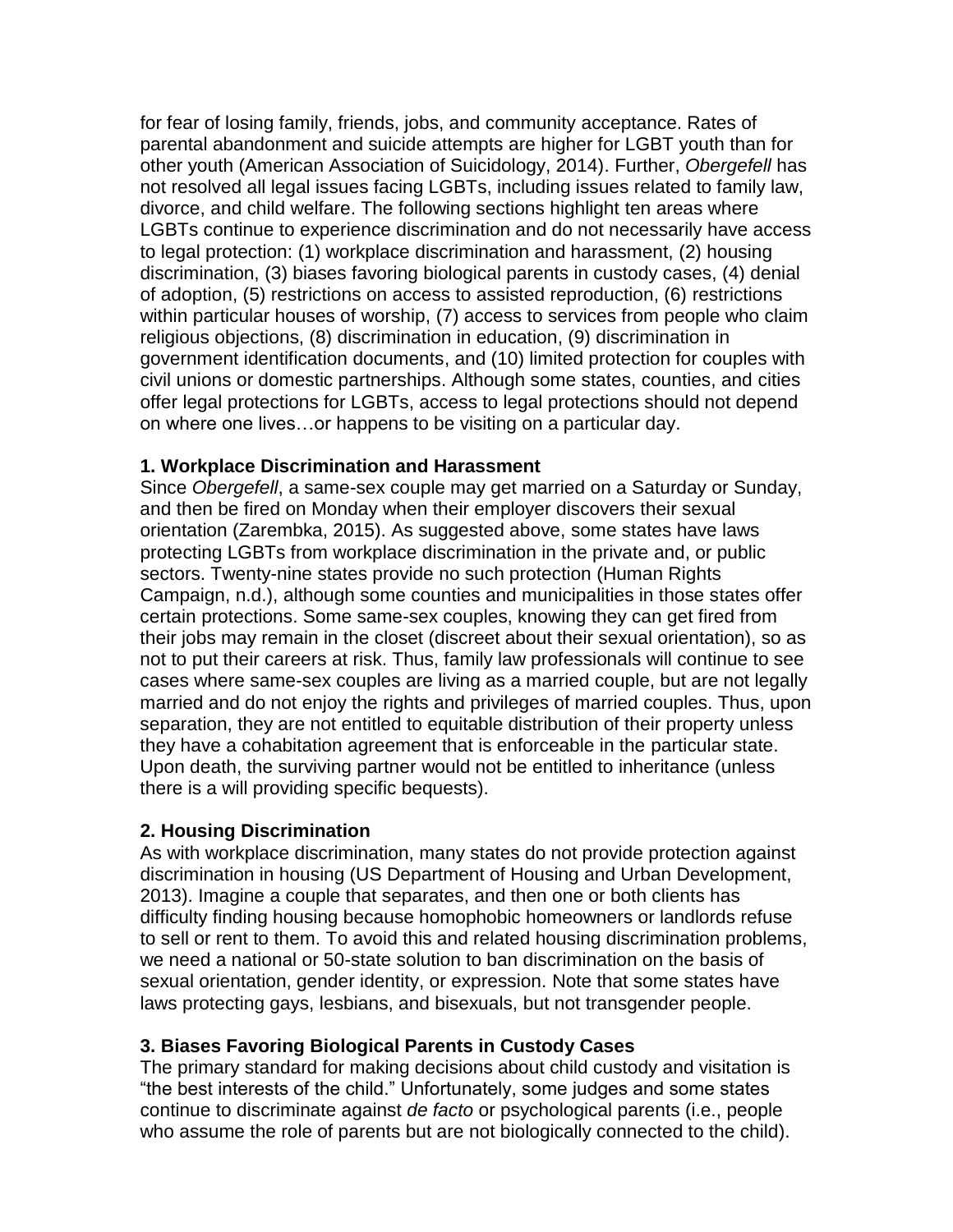Consider a same-sex couple that marries in 2015, has a child in 2016, and divorces in 2017. Some state laws do not even allow the nonbiological parent to apply for custody or visitation—even if that parent has been the primary caretaker and has the closest bond with the child. The nonbiological parent's best hope for a reasonable solution may be informal negotiation or mediation; however, the couple is bargaining in the shadow of a law that allows the biological parent to disregard the child's interests, let alone the other parent's interests. Even in states that recognize a nonbiological parent's rights to custody and access (or more importantly, a child's right to maintain appropriate relationships with both parents), some judges may allow assumptions about biological connections to bias their decisions (Holtzman, 2013).

## **4. Denial of Adoption (including second-parent adoption)**

Mississippi and Nebraska have laws that discriminate against LGBTs in adoption (Human Rights Campaign, n.d.). In some states, couples are only permitted to adopt a child if they are legally married. Now that same-sex couples are allowed to marry, they are also allowed to adopt. However, some states do not allow a second-parent adoption in the case of same-sex couples (Bardzell & Bernard, 2015). That is, if one parent adopts a child and the other parent is of the same sex, the state will not allow the other parent to jointly adopt. Further, if one person has a child from a prior marriage, the new same-sex partner is not permitted to adopt the child. Even in states that permit LGBTs to adopt, some LGBT individuals and couples may still face discrimination, for instance, religious-based adoption agencies that refuse to serve them, or judges who question whether a child should be parented by an LGBT individual or couple (Holtzman, 2013). Given the rationale in the *Obergefell* decision (which noted that gay and lesbian parents are just as capable at parenting as heterosexual parents), discrimination in adoption cases may be ripe for litigation. In response, some religiously affiliated adoption agencies may claim religious freedom as grounds for refusing to allow LGBTs to adopt through their agencies.

The biggest impact of blocking same-sex couples from having a second-parent adoption is not on the parents, but on the child. Note that when a biological parent dies, the property passes to the nonbiological parent (as a spouse); however, when the nonbiological parent dies, the child would not inherit property, because that parent is not recognized as a "true" parent for legal purposes. Further, if the biological parent dies, the court may award custody to a biological relative who has been much less involved in the child's life than the nonbiological parent.

## **5. Restrictions on Assisted Reproduction**

Some states have established legal barriers preventing LGBTs from accessing services for assisted reproduction, for instance, donor insemination, in vitro fertilization, surrogacy, and fertility preservation (for transgender people considering sex-reassignment surgery) (De Wert et al., 2014; Holtzman, 2013). Given these barriers, some LGBTs seek assisted reproduction services out-ofstate or out-of-country. To complicate matters, some jurisdictions do not have laws protecting the intended parents in situations where the surrogate mother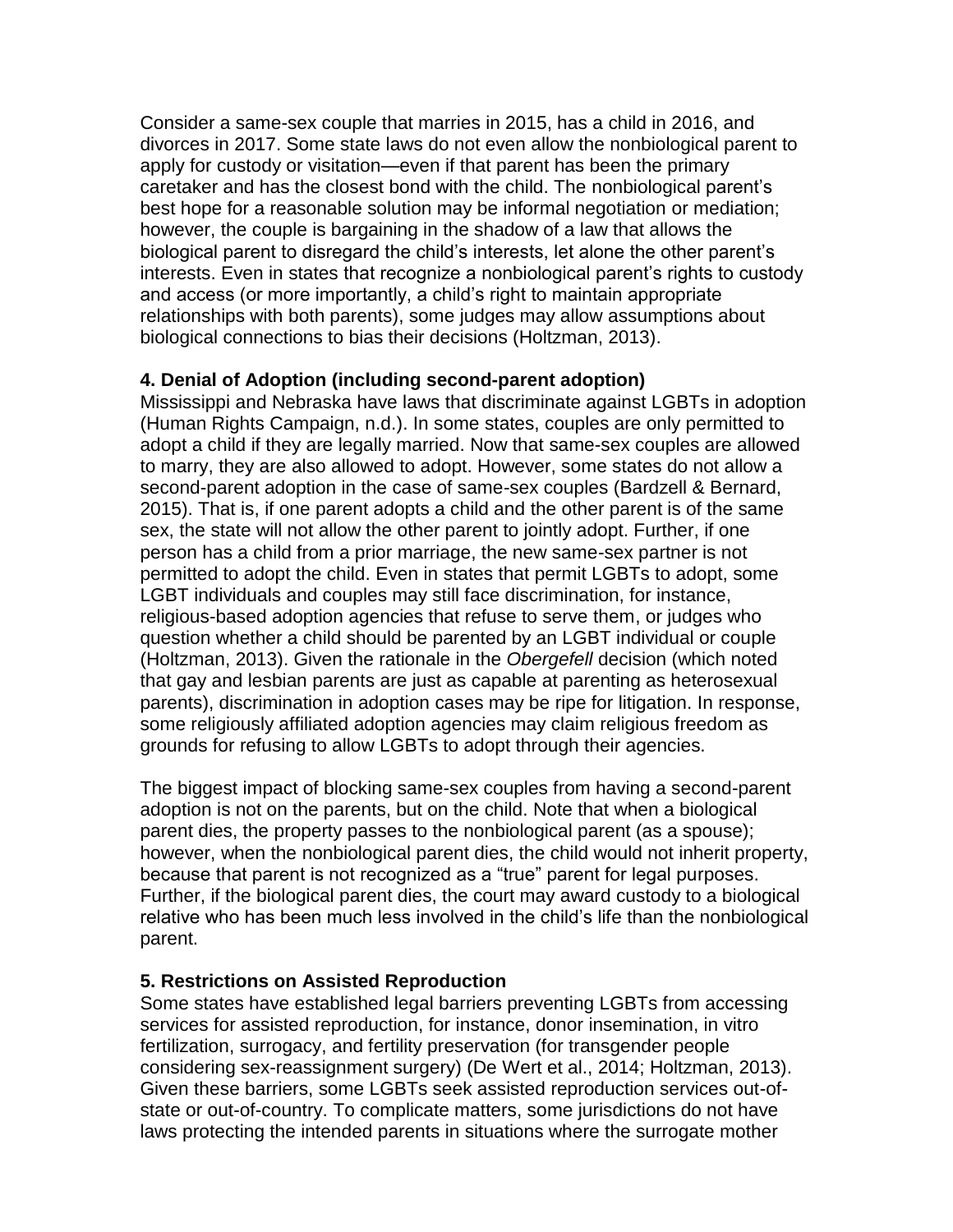changes her mind and wants to keep the child. Further, some assisted reproduction service providers refuse to serve LGBT parents on the basis of religious objections (De Wert et al., 2014). Unfortunately, these structural and attitudinal challenges sometimes force LGBT individuals and couples to seek assisted reproduction services in jurisdictions and from providers where legal protections are limited or nonexistent. Although many of these arrangements work out (on the basis of trust and good faith), the intended parents may have no reasonable avenues of legal redress on occasions when sperm donors, egg donors, or gestational surrogates claim custodial rights.

## **6. Restrictions within Particular Houses of Worship**

Although *Obergefell* allows same-sex couples to enjoy the civil rights of marriage, it does not require particular churches, synagogues, mosques, or other houses of worship to perform religious marriages. It may seem logical that each religious institution is permitted to determine its own beliefs and laws about who may marry—and whether LGBTs should be able to participate in other sacraments or roles within the religion. Still, it is important to recognize the discriminatory effects when a particular house of worship rejects a same-sex couple (psychologically and socially). Would modern American society condone religions that refused to allow African Americans to be priests or ministers, or that denied blind people the sacraments of marriage? Within most religions, there are branches that do support same-sex marriage, so LGBTs do have opportunities for religious, as well as civil marriages. The impact of being rejected by the religious institution in which one was raised, however, should be considered by family law professionals working with such families.

## **7. Access to Services from Companies Claiming Religious Objections**

There have been various lawsuits involving businesses and other organizations claiming that religious freedom permits them to refuse services or employment to LGBT customers or members of the community (Zarembka, 2015). In *Burwell v. Hobby Lobby*, for instance, the court decided the company had the same rights as a person, including religious freedom and the right not to be complicit in actions that violated their religious beliefs. Note that expressions of religious freedom by businesses or other organizations can have significant discriminatory impacts on LGBTs, as well as their children. Note also, that allowing companies to discriminate based on religious freedom could open up other groups to discrimination from businesses or organizations claiming religious freedom. Some states are passing laws to specifically give primacy to religious freedom (Nejaime & Siegal, 2015). Do these laws mean that a Muslim florist can refuse to sell flowers to Christians, or that a Catholic restaurateur could refuse to serve people who are divorced?

## **8. Discrimination in Education**

Although some jurisdictions offer LGBTs protection against discrimination in education, others do not. This means that LGBT students—or children of LGBT parents—may not have legal recourse for various forms of school-based discrimination (e.g., dismissal of a child who identifies as bisexual, harassment by other students for being gay, or inability to use gender-appropriate bathrooms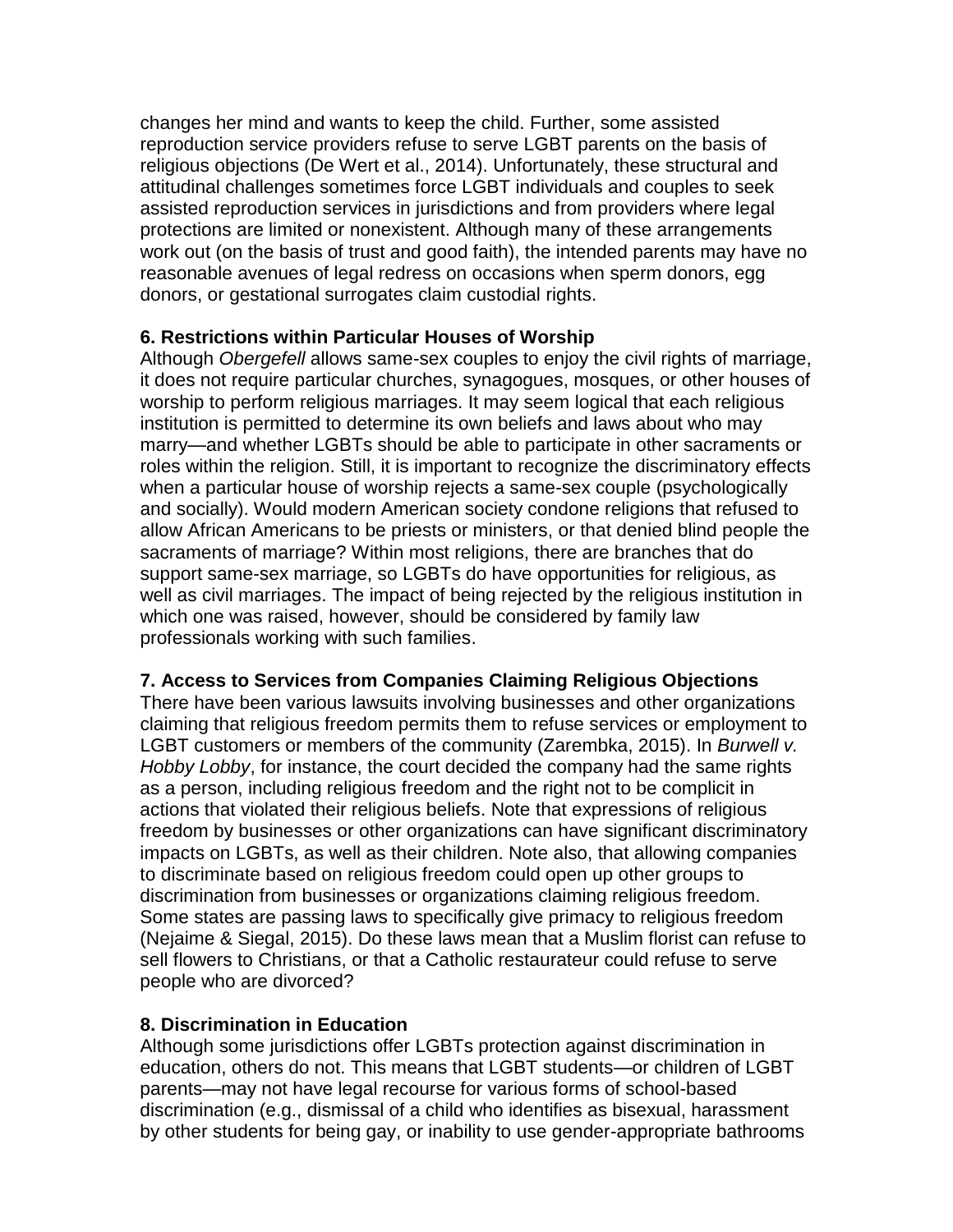by a transgender student). As with other contexts listed above, some LGBT exclusion or discrimination could be based on arguments of religious freedom (e.g., a private religious school that says it has the right to teach students that homosexuality is an abomination, as per Leviticus 18:22). For family law professionals working with LGBT families, it is important to understand the challenges that parents may be experiencing in finding appropriate school environments for their children. Some might argue that it is ok for private schools to exclude students based on religious convictions, since LGBT students still have access to public schools. Consider, however, a family living in an area with low-performing public schools and the only private school options are ones that discriminate on the basis of sexual orientation. Advocates for federal protections from discrimination and harassment against LGBT students have presented a bill to Congress, though passage seems unlikely at the present time (Human Rights Campaign, 2015).

## **9. Discrimination in Government Identification Documents**

When transgender people decide to express themselves in the gender of their social identity, they may wish to have their government identity documents changed to reflect their gender. Although some states allow transgender people to change their gender identifications on birth certificates, driver's licenses, and other official documents, other states do not (Human Rights Campaign, n.d.). The refusal to allow transgender people to change their gender identification is not only demeaning, but it can create additional confusion and discrimination in the community. If a police officer, store clerk, bartender, school registrar, or other person asks a transgender person for identification, the identification on the card will not reflect how they are presenting themselves. The importance of having gender-appropriate identification documents should not be trivialized nor underestimated.

## **10. Limited Protections for Civil Unions and Domestic Partnerships**

Prior to recognition of same-sex marriages, some states and counties established the designation of civil union or domestic partnership to provide couples with some of the rights and responsibilities of marriage, without calling them marriages. Although same-sex marriage has been recognized on a nationwide scale, some jurisdictions are maintaining these designations, while others are doing away with them (Beitch, 2015). Note that these designations could apply to both same-sex and different-sex couples, depending on the laws of the particular jurisdiction. Further, some same-sex couples may prefer these designations to marriage, even though they now have access to civil marriages. Thus, family law professionals need to be aware of the current status of these designations in their jurisdictions, and what types of rights and protections they continue to provide (if any). For instance, a couple with a domestic partnership registered in a particular county may have rights to make healthcare decisions for one another in the event of mental incapacity; however, the domestic partnership laws may not provide a mechanism for division of property our spousal support upon separation. Civil union laws (in the US and abroad) tend to have rights and responsibilities more akin to marriage laws, including spousal support obligations. In jurisdictions with common law marriage, practitioners should also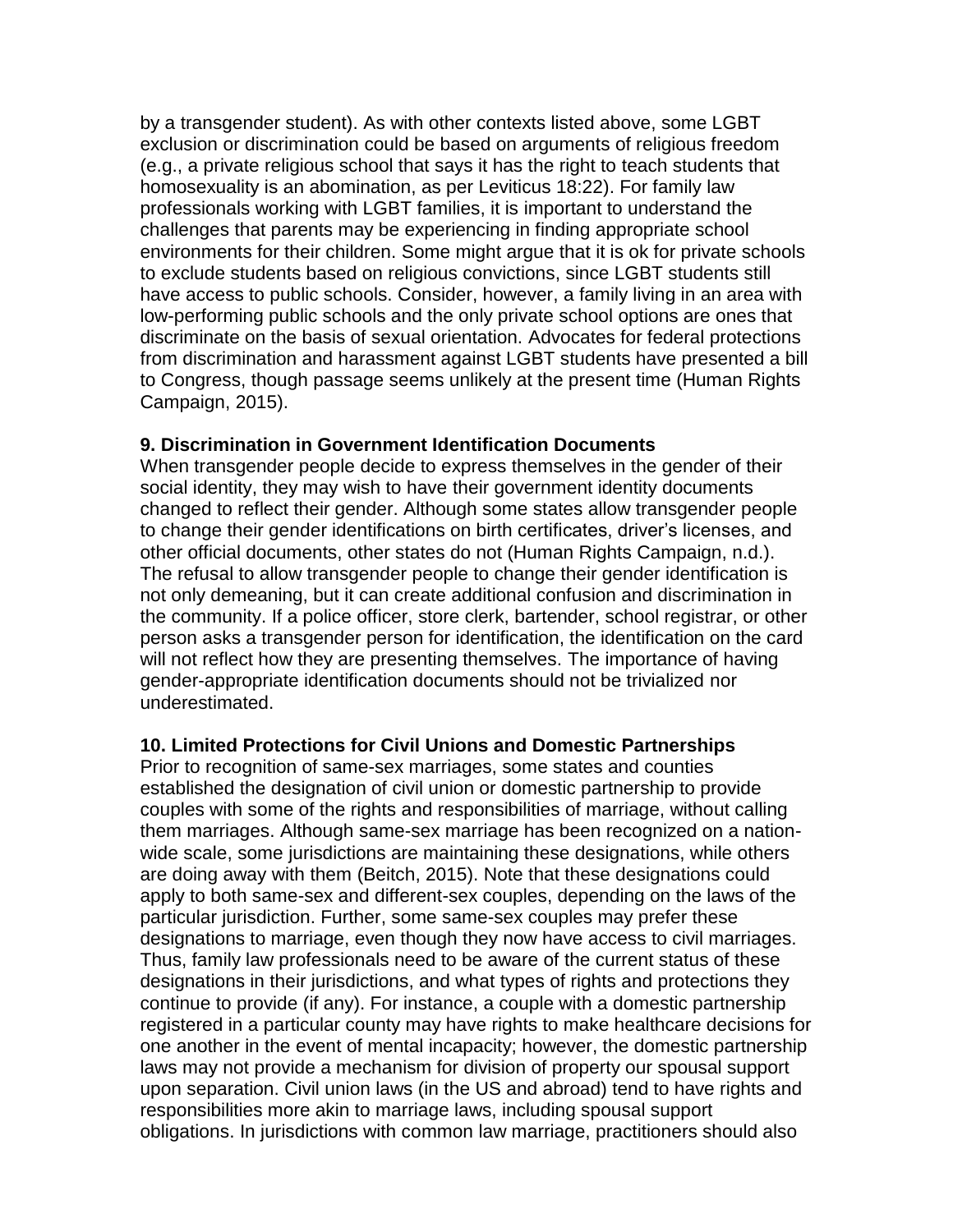be aware that same-sex couples may have unknowingly established common law marriage (and separation) responsibilities even though they have never entered into a domestic partnership, civil union, or contractual relationship.

## **Conclusion**

While the *Obergefell* decision has had a momentous impact on the rights and lives of LGBTs in the United States, the path toward full equality for LGBTs is not complete. Now that same-sex marriage has been legally recognized, divorce lawyers, mediators, and other professionals may see more same-sex couples in their offices. As professionals assist LGBT individuals and families with separation, divorce, death, and other life transitions, they should be attuned to areas in which their clients still face discrimination. At the same time, they should not assume discrimination is an issue in all cases. In many ways and in many parts of the United States, LGBT individuals and families are enjoying the rights, freedoms, and support that others have long taken for granted.

*Allan E. Barsky, JD, MSW, PhD, is professor of social work at Florida Atlantic University, a Supreme Court of Florida Accredited Family Mediator, and a former president of Ontario Association for Family Mediation. His book credits include*  Conflict Resolution for the Helping Professions *(Oxford University Press),* Ethics and Values in Social Work *(Oxford University Press), and* Clinicians in Court *(Guilford Press). He received the Excellence in Ethics Award from National Association of Social Workers in 2015.* 

## **References**

- American Association of Suicidology. (2014). Suicidal behavior among LGBT youth. Retrieved from [http://suicidology.org/Portals/14/docs/Resources/FactSheets/2011/LGBT2](http://suicidology.org/Portals/14/docs/Resources/FactSheets/2011/LGBT2014.pdf) [014.pdf](http://suicidology.org/Portals/14/docs/Resources/FactSheets/2011/LGBT2014.pdf)
- Americans United for Separation of Church and State. (2015). The religious right's war on LGBT Americans: Church, state, and your freedom at risk. Retrieved from [https://www.au.org/resources/publications/the-religious](https://www.au.org/resources/publications/the-religious-rights-war-on-lgbt-americans)[rights-war-on-lgbt-americans](https://www.au.org/resources/publications/the-religious-rights-war-on-lgbt-americans)
- Bardzell, A., & Bernard, N. (2015). Adoption and foster care. *Georgetown Journal of Gender & the Law, 16*(1), 3-40.
- Beitch, R. (2015). After same-sex marriage ruling, states reconsider domestic partner benefits. Retrieved from http://www.pewtrusts.org/en/researchand-analysis/blogs/stateline/2015/09/11/after-same-sex-marriage-rulingstates-reconsider-domestic-partner-benefits
- *Burwell v. Hobby Lobby*. (2014). No. 13–356, 724 F. 3d 377 (U.S. Supreme Court). Retrieved from [https://www.law.cornell.edu/supremecourt/text/13-](https://www.law.cornell.edu/supremecourt/text/13-354) [354](https://www.law.cornell.edu/supremecourt/text/13-354)
- De Wert, G., Dondorp, W., Shenfield, F., Barri, P., Devroey, P., Diedrich, K, Tarlatzis, B., Provoost, V., & Penning, G. (2014). Assisted reproduction in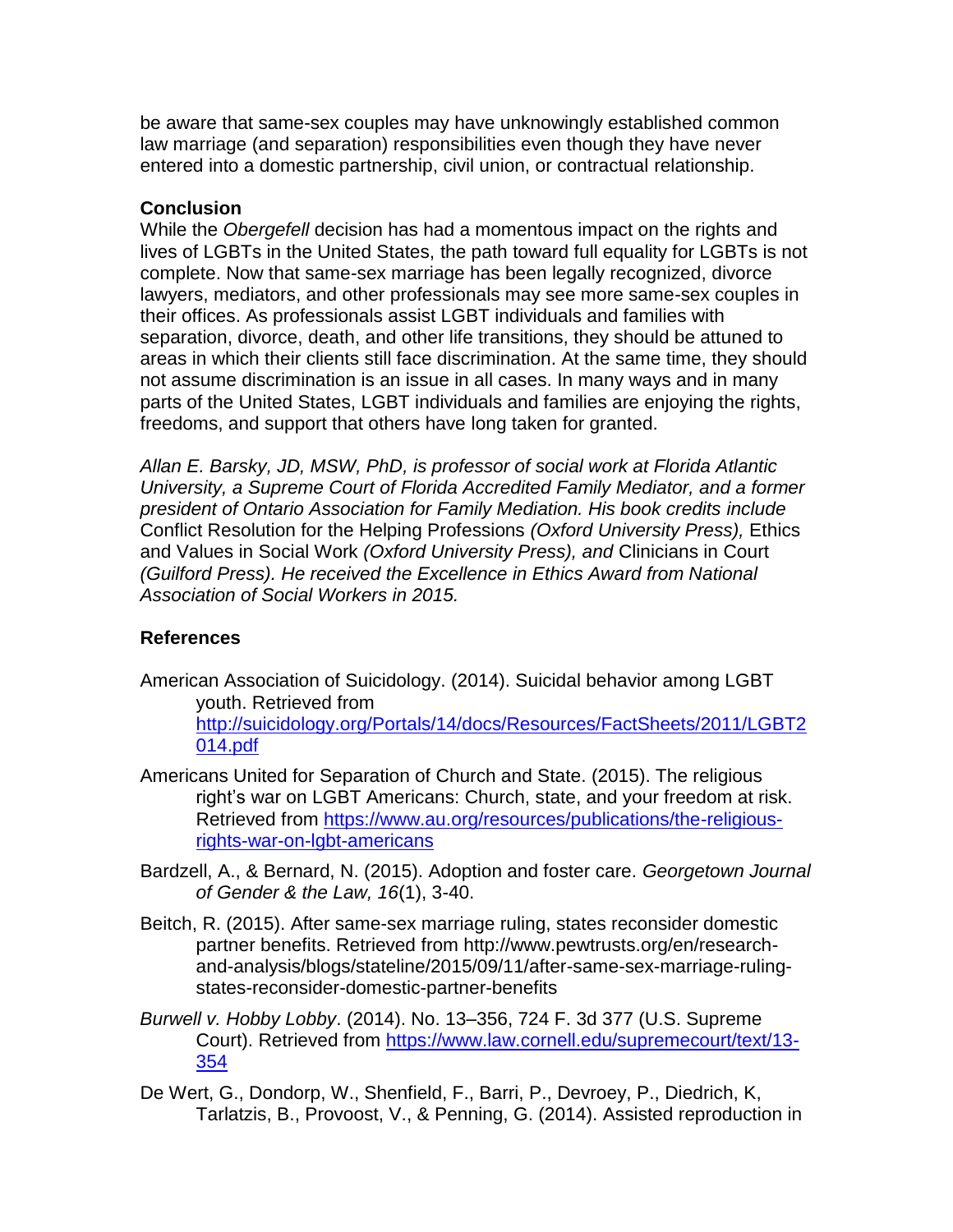singles, lesbian and gay couples, and transsexual people. *Human Reproduction, 29*(9), 1859-1865.

- Etengoff, C., & Daiete, C. (2014). Family members' uses of religion in postcoming-out conflicts with their gay relative. *Psychology of Religion and Spirituality, 6*(1), 43-43.
- Freedom to Marry. (n.d.). Protections and responsibilities of marriage. Retrieved from: [http://www.freedomtomarry.org/pages/protections-and](http://www.freedomtomarry.org/pages/protections-and-responsibilities-of-marriage)[responsibilities-of-marriage](http://www.freedomtomarry.org/pages/protections-and-responsibilities-of-marriage)
- Frost, D. (2015). Meanings of intimacy after Obergefell v. Hodges: Reflections on policy change and reply to commentary. *Analysis of Social Issues & Public Policy, 15*(1), 431-435.
- Holtzman, M. (2013). GLBT parents' rights during custody decision making: The influence of doctrine, statute, and societal factors in the United States. *Journal of GLBT Family Studies, 9*(4), 364-392.
- Human Rights Campaign. (n.d.). Map of state laws & policies. Retrieved from [http://www.hrc.org/state\\_maps](http://www.hrc.org/state_maps)
- Human Rights Campaign. (2015). Student Non-Discrimination Act. Retrieved from<http://www.hrc.org/resources/student-non-discrimination-act>
- Nejaime, D., & Siegal, R. (2015). Conscience wars: Complicity-based conscience claims in religion and politics. *Yale Law Journal, 124*(7), 2516-2591.
- *Obergefell v. Hodges.* (2015). Supreme Court of the United States. No. 14–556. Retrieved from [http://www.supremecourt.gov/opinions/14pdf/14-](http://www.supremecourt.gov/opinions/14pdf/14-556_3204.pdf) [556\\_3204.pdf](http://www.supremecourt.gov/opinions/14pdf/14-556_3204.pdf)
- United States Department of Housing and Urban Development (2013). An estimate of housing discrimination against same-sex couples. Retrieved from:

[http://www.huduser.gov/portal/.../pdf/Hsg\\_Disc\\_against\\_SameSexCpls\\_v3](http://www.huduser.gov/portal/.../pdf/Hsg_Disc_against_SameSexCpls_v3.pdf) [.pdf](http://www.huduser.gov/portal/.../pdf/Hsg_Disc_against_SameSexCpls_v3.pdf)

- *United States v. Windsor.* (2013). 133 Supreme Court 2675. Retrieved from <http://www.scotusblog.com/case-files/cases/windsor-v-united-states/>
- Zarembka, A. (2015). Advising same-sex couples after Obergefell and Windsor. *GPSolo* (American Bar Association)*, 32*(4), 34-37.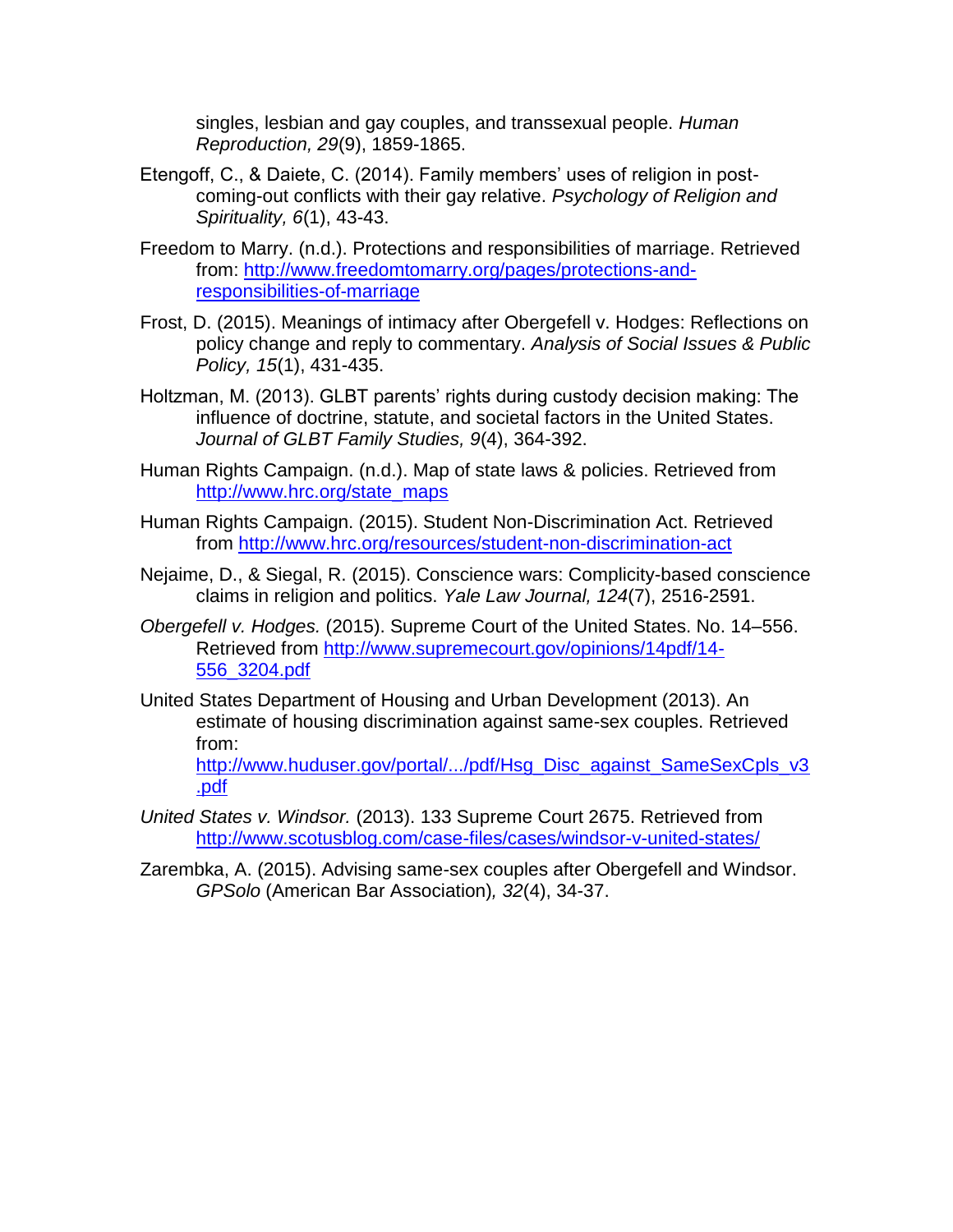

#### **Scholarship Fund Contributors 2015-2016**

#### **Diamond (\$1,000–\$4,999)**

Arizona Chapter of AFCC Mary Ferriter Peter Salem and Iris Shasha Suzie S. Thorn Family Foundation

#### **Platinum (\$500–\$999)**

Peter Boshier Annette Burns Dianna Gould-Saltman William Howe Emile Kruzick Kathleen McNamara Arnold Shienvold Robert Simon Robert Smith Philip and Ruth Stahl

#### **Gold (\$250–\$499)**

Karen Adam Nicholas Bala Dolores Bomrad Kelly Browe Olson Phil Bushard Milfred Dale Robin Deutsch Samuel Ferrara Barbara Fidler Larry Fong Beth Harrington Mindy Mitnick New York Chapter of AFCC Stacey Platt Marsha Pruett Arline Rotman Nancy Satenberg Susan Stahl Hugh Starnes (ret.) Larry Swall



An interdisciplinary and international association of professionals dedicated to improving the lives of children and families through the resolution of family conflict.

## **Silver (\$100–\$249)** Richard Altman Michael Bradshaw Andrea Clark Yasmin Cogswell Spiegel patti cross Sid Davis Linda Fidnick Linda Fieldstone Susan Gallagher Lesley Goldsmith Lark Goodtracks Ilona Grenadier Leslye Hunter IRIS Educational Media Jan Keirsey In honor of Kathryn Kuehnle William & Chouteau Levine Charitable Fund Thomas Trent Lewis In honor of Lorraine Martin Sharon Melloy Jennifer Neoh Daniel O'Leary Daniel Pickar Sol Rappaport Allen Ryen Sherrie Kibler-Sanchez and Ernie Sanchez Andrew and Debra Schepard John Scialli Elizabeth Sharpe Marjorie Slabach Matthew Sullivan and Sherry Cassedy Arnold Swartz Robin Timme Leslie Todd Jeffrey Wittmann Zena Zumeta

#### *Continued*